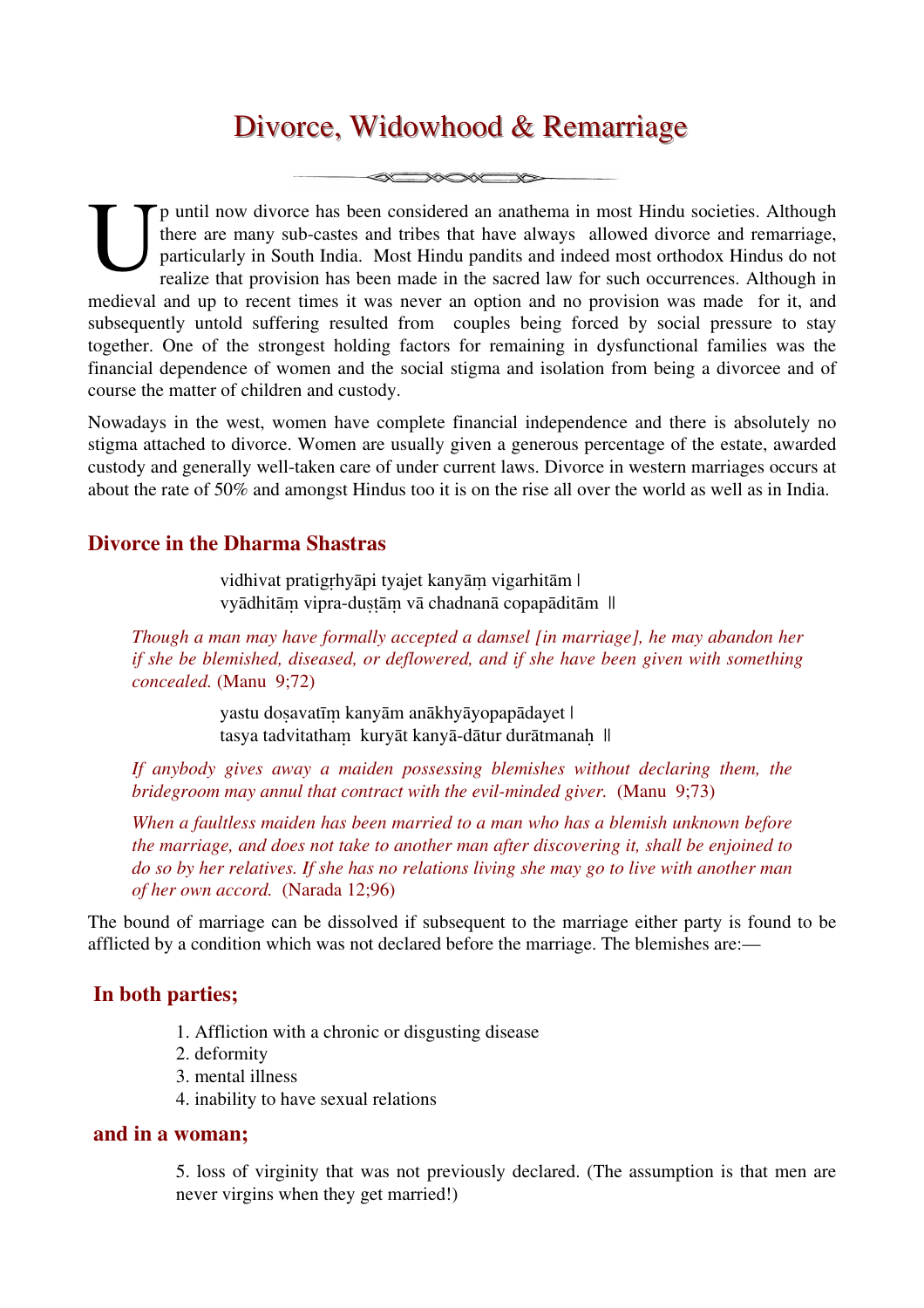N.B. Loss of virginity does not preclude a woman from marrying but it must have been declared beforehand.

#### **and in a man;**

6. conviction of a crime.

7. alienation or abandonment of his family.

prosito dharma kāryārtham pratīksye'stau narah samāh | vidyārtham sat yaśo'rtham vā kāmārtham trīmstu vatsarān ||

*If the husband went abroad for some religious duty, the wife should wait for him eight years, if he went for acquiring learning or fame six years and if he went for pleasure three years. [Thereafter she may remarry with incurring any sin or guilt.]* (Manu 9;76)

In the days before mail, telephones, skype, email etc. it was common for men to travel abroad and not be heard from for years. The law-makers therefore had to address the issue of families who have been left by the breadwinner. All the law-givers endorse and support the idea of remarriage for women who had been thus abandoned.

> samvatsaram pratīkset dvisantīm yositam patih | ūrdhvaṃ saṃvatsarāttvenāṃ dāyaṃ hṛtvā na saṃvaset ||

*For one year let a husband bear with a wife who hates him; but after that let him deprive her of her share of the property and cease to live with her.* (Manu 9;77)

> madyapā'sadhuvṛttā ca pratikūlā ca yā bhavet | vyādhitā vā'dhivettavyā hiṃsrārthaghnī ca sarvadā ||

*A spouse that is an alcoholic, badly behaved, rebellious, diseased, violent, or wasteful of money, may at any time be superseded by another.* (Manu 9;80)

> anyasyām yo manusyah syād amanusyah svayositi | labheta sānyaṁ bhartāraṁ etat kāryaṁ prajāpateh ||

*If a man is unable to have sexual relations with his wife then she may divorce him and take another husband. This is the law promulgates by Prajapati [the Lord of procreation]* (Narada 12;18)

naște mrte pravrajite klībe ca patite patau | pañcāsvāpatsu nārīnām patir anyo vidhīyate ||

*If the husband has disappeared, died, because a renunciate (sanyasi), has become impotent, has committed a crime resulting in disgrace, in all these five cases of adversity remarriage is ordained for women.* (Parashara Smrti 4:30)

# Summary

The Dharma Shastras clearly prescribe divorce and remarriage for both men and women.

#### **The reasons for divorce & remarriage for women are:—**

- a. disappearance of the husband.
- b. abandonment by the husband
- c. husband becomes a monk.